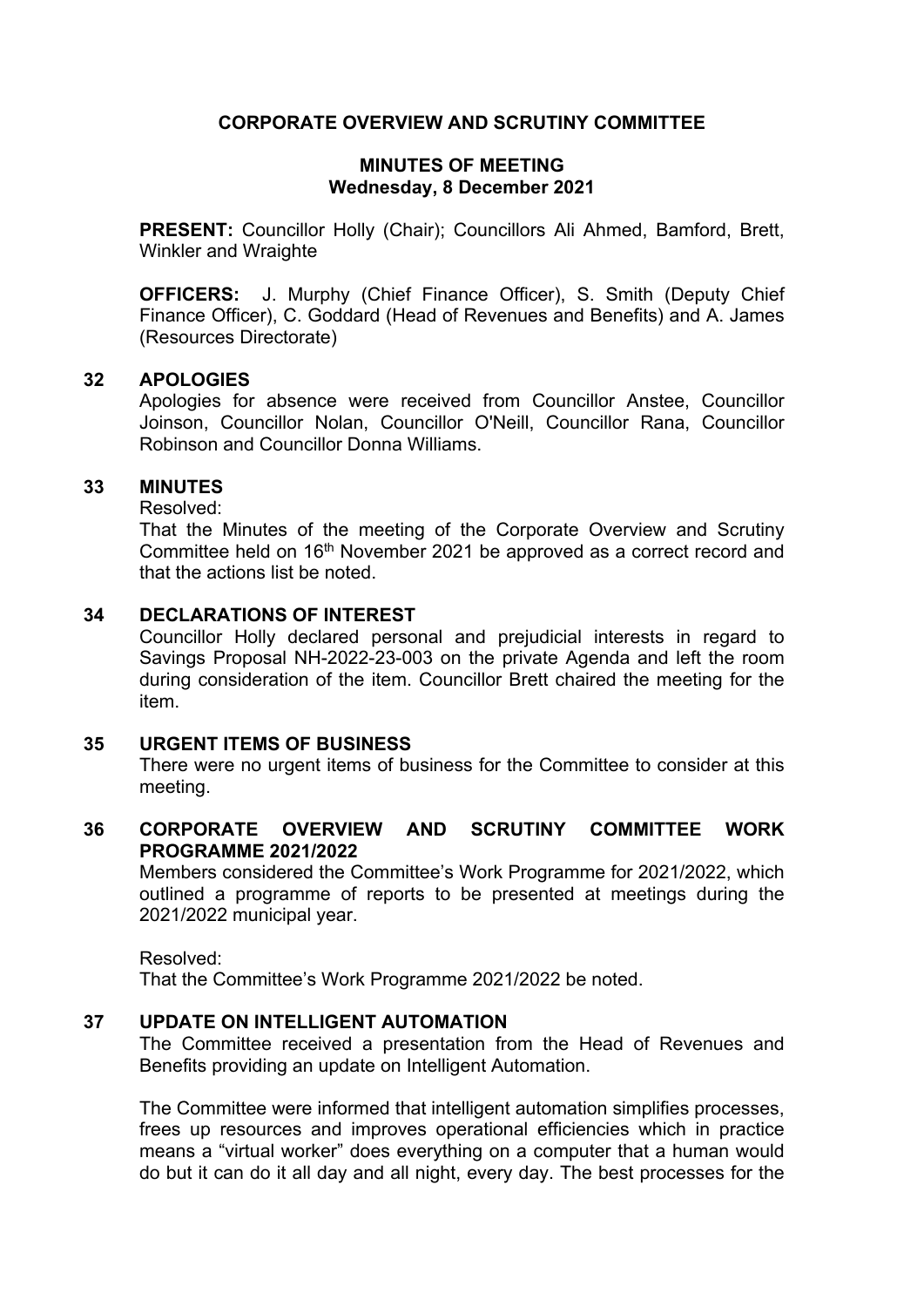virtual worker to do are large volume, regular and repetitive processes and ones that follow "rules".

In response to questions from Members of the Committee, the Head of Revenues and Benefits advised that:

- There was some sample verification undertaken by Officers on the processes;
- More complex processes would be considered as the project developed further;
- The virtual workers were not a replacement for staff but worked alongside staff.

Resolved:

- 1. That the presentation on Intelligent Automation be noted.
- 2. That a further update be submitted to the Committee in a years' time.

# **38 CALCULATION OF THE COUNCIL TAX BASE - 2022/2023**

The Committee considered a report of the Cabinet Member for Finance and Corporate /Chief Finance Officer which advised that Council on 15th December would be asked to agree the statutory Council Tax Base calculation for 2022/23, calculated in accordance with The Local Authorities (Calculation of Council Tax Base) (England) Regulations 2012 as part of the 2022/23 Estimates process; for the Local Council Tax Support Scheme to remain unchanged for 2022/23 and to approve the precept payment dates for 2022/23.

Resolved:

That the recommendations in the report be noted.

### **39 SETTING THE BUSINESS RATE BASE - 2022/2023**

The Committee considered the report of the Cabinet Member for Finance and Corporate /Chief Finance Officer which advised that Council on 15th December would be asked to consider the draft Business Rate baseline figure of £65.329m for 2022/23, subject to any changes which may result from:

- the provisional Local Government Finance Settlement 2022/23.
- the issue of the Department for Levelling Up, Housing and Communities (DLUHC) guidance on completion of the 2022/23 Business Rates baseline return (NNDR1), due in January 2022.

Also, that the Chief Finance Officer, in consultation with the Cabinet Member for Finance and Corporate, be authorised to conclude and agree the final Business Rates baseline return (NNDR1) due on 31 January 2022, should the final information yet to be received from DLUHC change the baseline figure for 2022/23.

#### Resolved:

That the recommendations in the report be noted.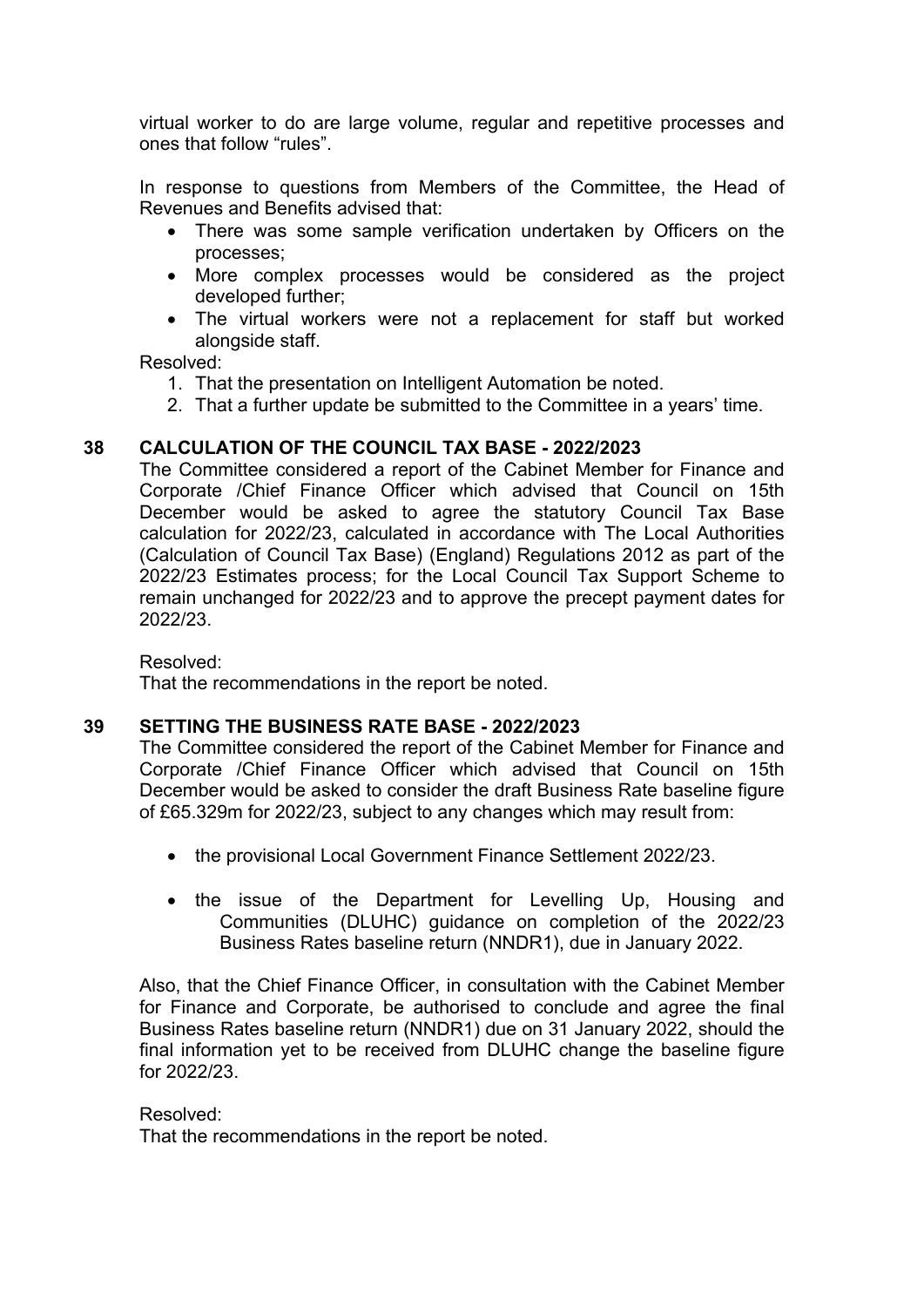# **40 FINANCE UPDATE REPORT QUARTER 2 - 2021/22**

Consideration was given to a report of the Cabinet Member for Finance and Corporate / Chief Finance Officer updating Cabinet on the Council's forecast 2021/22 financial position as at the end of September 2021.

Committee Members made the following comments relating to the report:

- Ongoing issues with regard to capital rephasing and how this affected the budget. It was suggested that Directors be invited to meetings to provide updates on why this was happening within their Directorates;
- Funding with regard to building social housing and how this could be used. It was noted that the Communities, Regeneration and Environment Overview and Scrutiny Committee had also identified this as an issue and that there may be an opportunity for some joint work going forward in this regard;
- In response to questions about the property growth fund, the Chief Finance Officer confirmed that update reports would be submitted to future meetings of the Committee for scrutiny.

## Resolved:

That the Finance Update Report Quarter 2 – 2021/22 be noted.

# **41 DISCRETIONARY FEES & CHARGES 2022/23 FOR CONSULTATION**

Consideration was given to a report of the Cabinet Member for Finance and Corporate / Chief Finance Officer which sought approval of a consultation period for the proposed Discretionary Fees and Charges for 2022/23, including the statutory and other exemptions.

Resolved:

That the recommendations in the report be noted.

# **42 REVENUE BUDGET UPDATE 2022/23 TO 2024/25 AND MEDIUM TERM FINANCIAL STRATEGY**

Consideration was given to a report of the Cabinet Member for Finance and Corporate / Chief Finance Officer updating on the on the Revenue Budget 2022/23 to 2024/25; and the Council's Medium Term Financial Strategy.

Resolved:

That the recommendations in the report be noted.

# **43 CAPITAL PROGRAMME 2022/23 TO 2026/27**

Consideration was given to a report of the Cabinet Member for Finance and Corporate / Chief Finance Officer outlining changes to the Council's Capital Programme 2021/22. The 2021/22 programme has been increased to £107.3m. The base budget of £57.2m agreed at Budget Council March 2021 has been increased by £94.7m of budget rephased from previous years, £11.7m of capital budget changes, and reduced by £56.3m of budget that has been reviewed and rephased into future years.

#### Resolved:

That the recommendations in the report be noted.